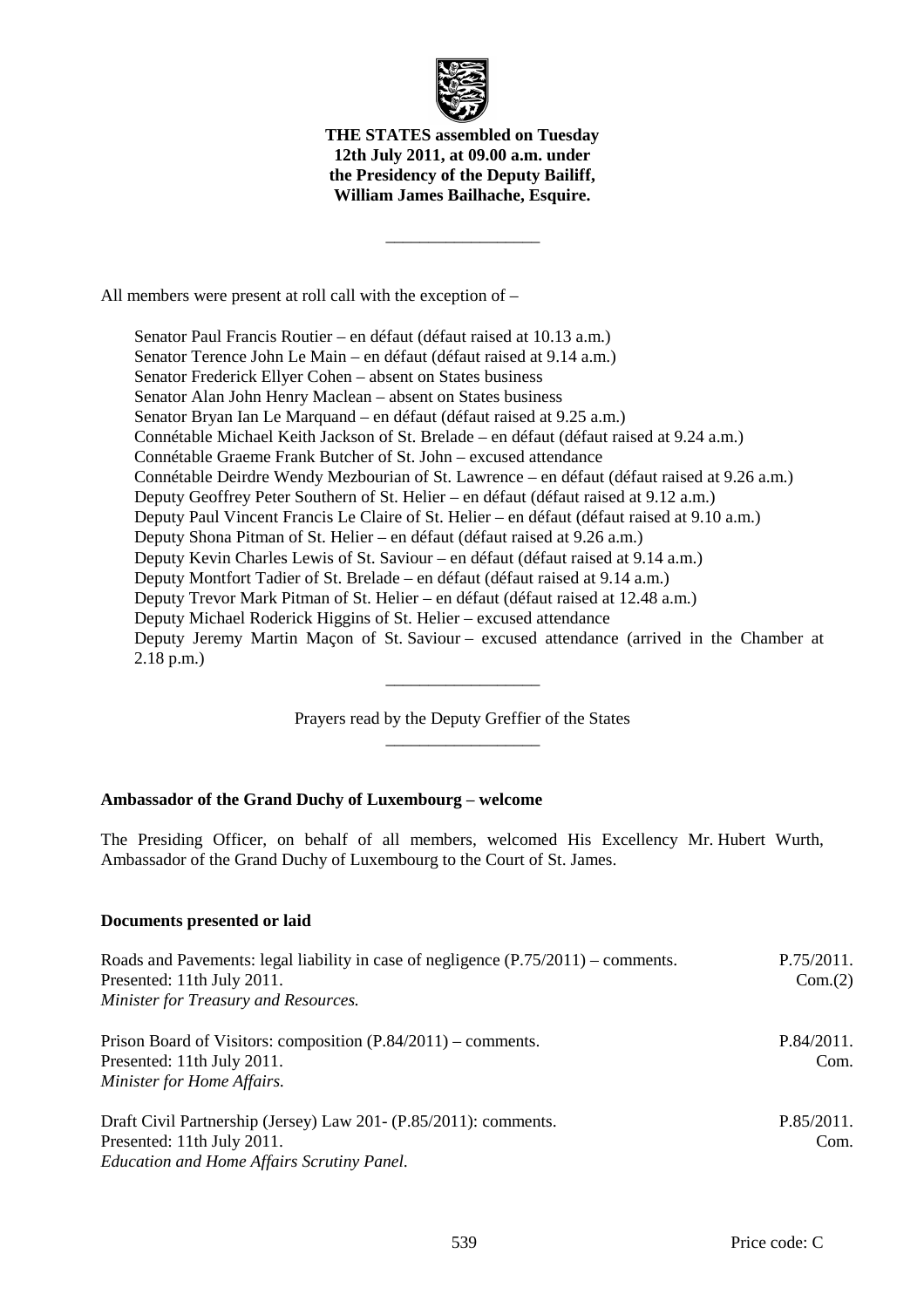| School Milk: restoration of funding $(P.115/2011)$ – report of the Minister for Economic<br>Development.<br>Presented: 11th July 2011.<br>Minister for Economic Development.                         | P.115/2011.<br>Rpt. |
|------------------------------------------------------------------------------------------------------------------------------------------------------------------------------------------------------|---------------------|
| Jersey Safety Council: Report and Financial Statements for the year ended 31st<br>December 2010.<br>Presented: 12th July 2011.<br>Minister for Social Security.                                      | R.80/2011.          |
| Planning Development Control – Process Improvement Programme (PIP) – Political<br>Steering Group Report July 2011.<br>Presented: 12th July 2011.<br>Minister for Planning and Environment.           | R.81/2011.          |
| Meetings of the States in 2012.<br>Presented: 12th July 2011.<br>Privileges and Procedures Committee.                                                                                                | R.82/2011.          |
| States of Jersey Development Company: Selection Process (S.R.8/2011) – response of<br>the Minister for Treasury and Resources.<br>Presented: 12th July 2011.<br>Minister for Treasury and Resources. | S.R.8/2011.<br>Res. |

### **Notification of lodged propositions**

Draft The Law Society of Jersey (Amendment No. 3) Law 201-. Lodged: 12th July 2011. *Chief Minister.*  P.122/2011.

### **Minister for Planning and Environment**

 Deputy Robert Charles Duhamel of St. Saviour was nominated by the Chief Minister. Deputy Edward James Noel of St. Lawrence was nominated by the Deputy of Grouville. The Deputy of St. Peter was nominated by the Connétable of Grouville. Senator Francis Du Heaume Le Gresley was nominated by Deputy Roy George Le Hérissier of St. Saviour.

In accordance with Standing Order 117, each candidate made a speech and was questioned prior to a ballot being held.

THE STATES, having proceeded to a secret ballot, were informed of the following results by the Presiding Officer –

| Deputy Robert Charles Duhamel of St. Saviour | 11 |
|----------------------------------------------|----|
| Deputy Edward James Noel of St. Lawrence     | 12 |
| The Deputy of St. Peter                      |    |
| Senator Francis Du Heaume Le Gresley         | 16 |

In accordance with Standing Order 117(11), the Deputy of St. Peter, the candidate in receipt of the lowest number of votes, withdrew and a second secret ballot was then held.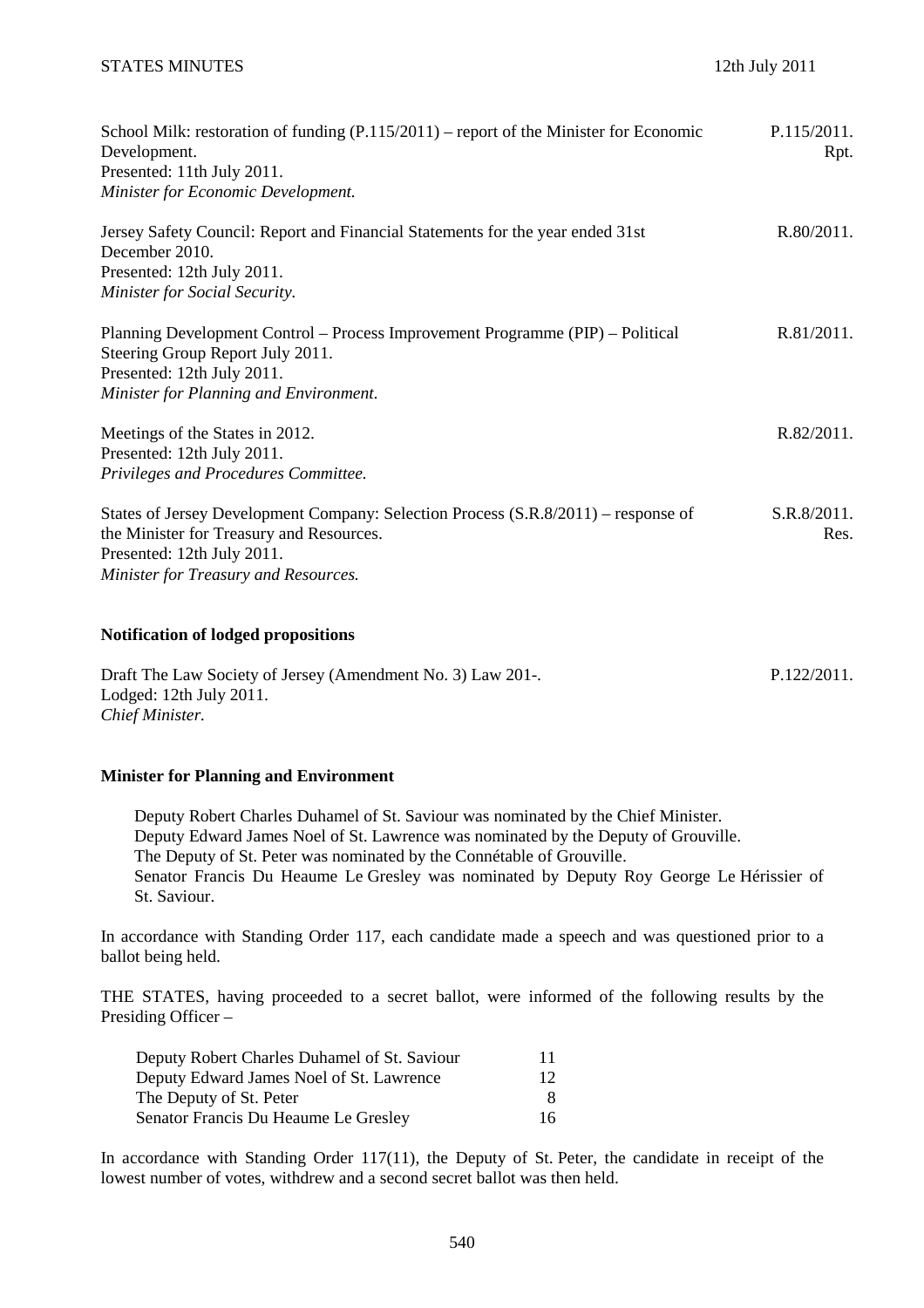THE STATES were informed of the following results by the Presiding Officer –

| Deputy Robert Charles Duhamel of St. Saviour | 18 |
|----------------------------------------------|----|
| Deputy Edward James Noel of St. Lawrence     | 13 |
| Senator Francis Du Heaume Le Gresley         | 16 |

In accordance with Standing Order 117(11), Deputy Edward James Noel of St. Lawrence, the candidate in receipt of the lowest number of votes, withdrew and a third secret ballot was then held.

THE STATES were informed of the following results by the Presiding Officer –

| Deputy Robert Charles Duhamel of St. Saviour | 26 |
|----------------------------------------------|----|
| Senator Francis Du Heaume Le Gresley         | 21 |

The Presiding Officer accordingly declared that Deputy Robert Charles Duhamel of St. Saviour had been duly elected as the Minister for Planning and Environment.

### **Changes in Presidency**

The Deputy Bailiff retired from the Chamber during the question period pertaining to the nomination of the Deputy of St. Peter as the Minister for Planning and Environment and the meeting continued under the presidency of Mr. Michael Nelson de la Haye, Greffier of the States.

### **Rate Appeal Board: appointment of members P.93/2011**

THE STATES, adopting a proposition of the Minister for Treasury and Resources, and in pursuance of Article 44 of the Rates (Jersey) Law 2005, appointed the following as members of the Rate Appeal Board, for the period ending 31st May 2014 –

> Jeremy James Robin Johnson Brian Ahier.

Members present voted as follows –

**POUR: 45 CONTRE: 0 ABSTAIN: 0** 

Senator T.A. Le Sueur Senator P.F. Routier Senator P.F.C. Ozouf Senator T. L. e Main Senator B.E. Shenton Senator J.L. Perchard Senator A. Breckon Senator S.C. Ferguson Senator B.I. Le Marquand Senator F. du H. Le Gresley Connétable of St. Ouen Connétable of St. Helier Connétable of Trinity Connétable of Grouville Connétable of St. Brelade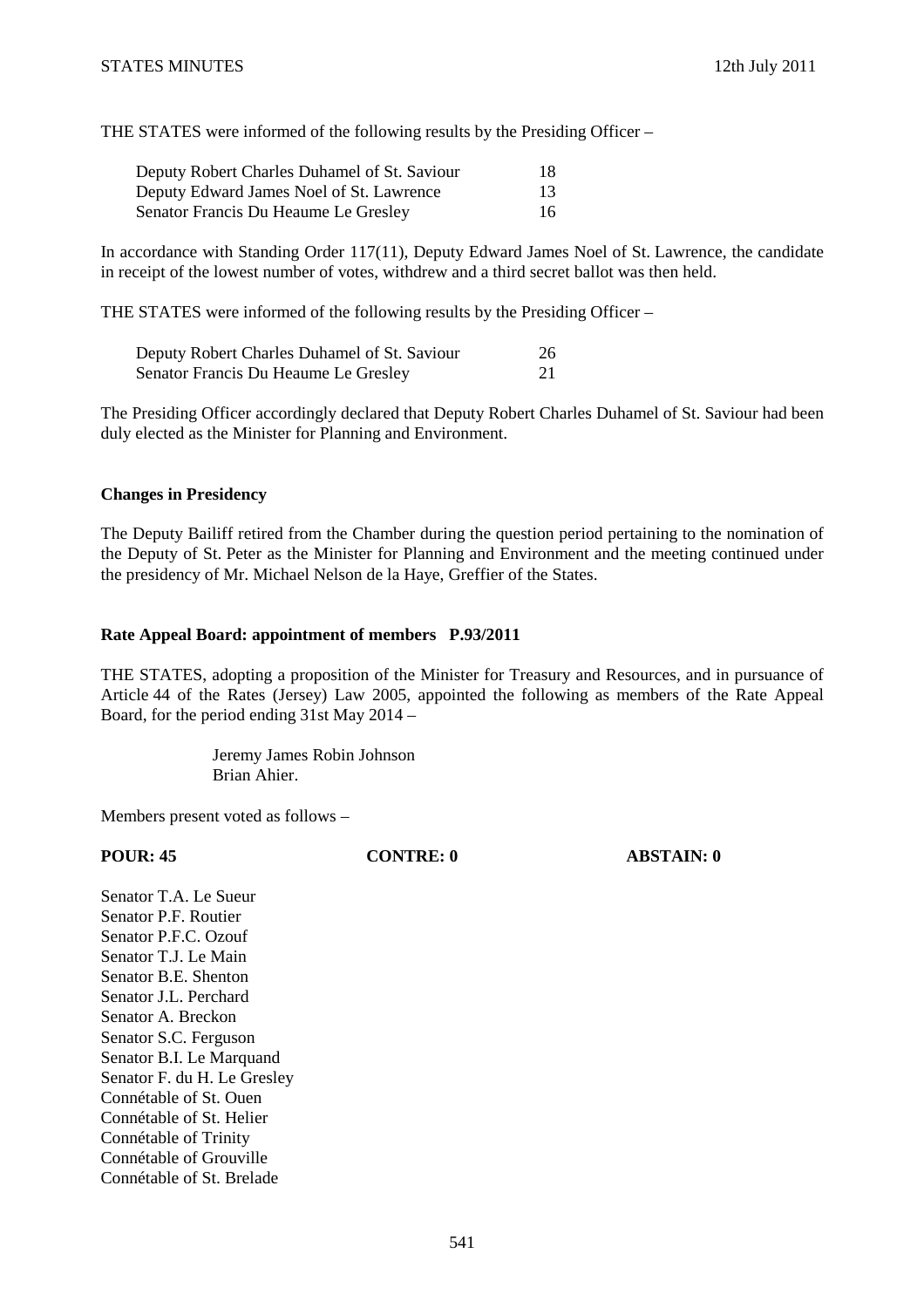Connétable of St. Martin Connétable of St. Saviour Connétable of St. Clement Connétable of St. Peter Connétable of St. Mary Deputy R.C. Duhamel (S) Deputy of St. Martin Deputy R.G. Le Hérissier (S) Deputy J.B. Fox (H) Deputy J.A. Martin (H) Deputy of St. Ouen Deputy of Grouville Deputy of St. Peter Deputy J.A. Hilton (H) Deputy P.V.F. Le Claire (H) Deputy J.A.N. Le Fondré (L) Deputy of Trinity Deputy S.S.P.A. Power (B) Deputy S. Pitman (H) Deputy K.C. Lewis (S) Deputy I.J. Gorst (C) Deputy of St. John Deputy M. Tadier (B) Deputy A.E. Jeune (B) Deputy of St. Mary Deputy A.T. Dupré (C) Deputy E.J. Noel (L) Deputy T.A. Vallois (S) Deputy A.K.F. Green (H) Deputy D.J. De Sousa (H)

### **Health Service Disciplinary Tribunal: appointment of Chairman and members P.111/2011**

THE STATES, adopting a proposition of the Minister for Social Security, appointed, in accordance with the provisions of Schedule 2 to the Health Insurance (Jersey) Law 1967, the following persons as Chairman, Deputy Chairman and lay members of the Health Services Disciplinary Tribunal for a period of 3 years from 1st August 2011 –

> Advocate David Eldon Le Cornu – Chairman Mr. Conrad Coutanche – Deputy Chairman Mr. Colin Henry Letto – Lay Member Mr. Philip J.A. Le Claire – Lay Member Mr. Nigel Collier-Webb – Lay Member.

Deputy Paul Vincent Francis Le Claire of St. Helier, in accordance with the provisions of Standing Order 106(c), declared an interest, but remained in the Chamber for the duration of the debate.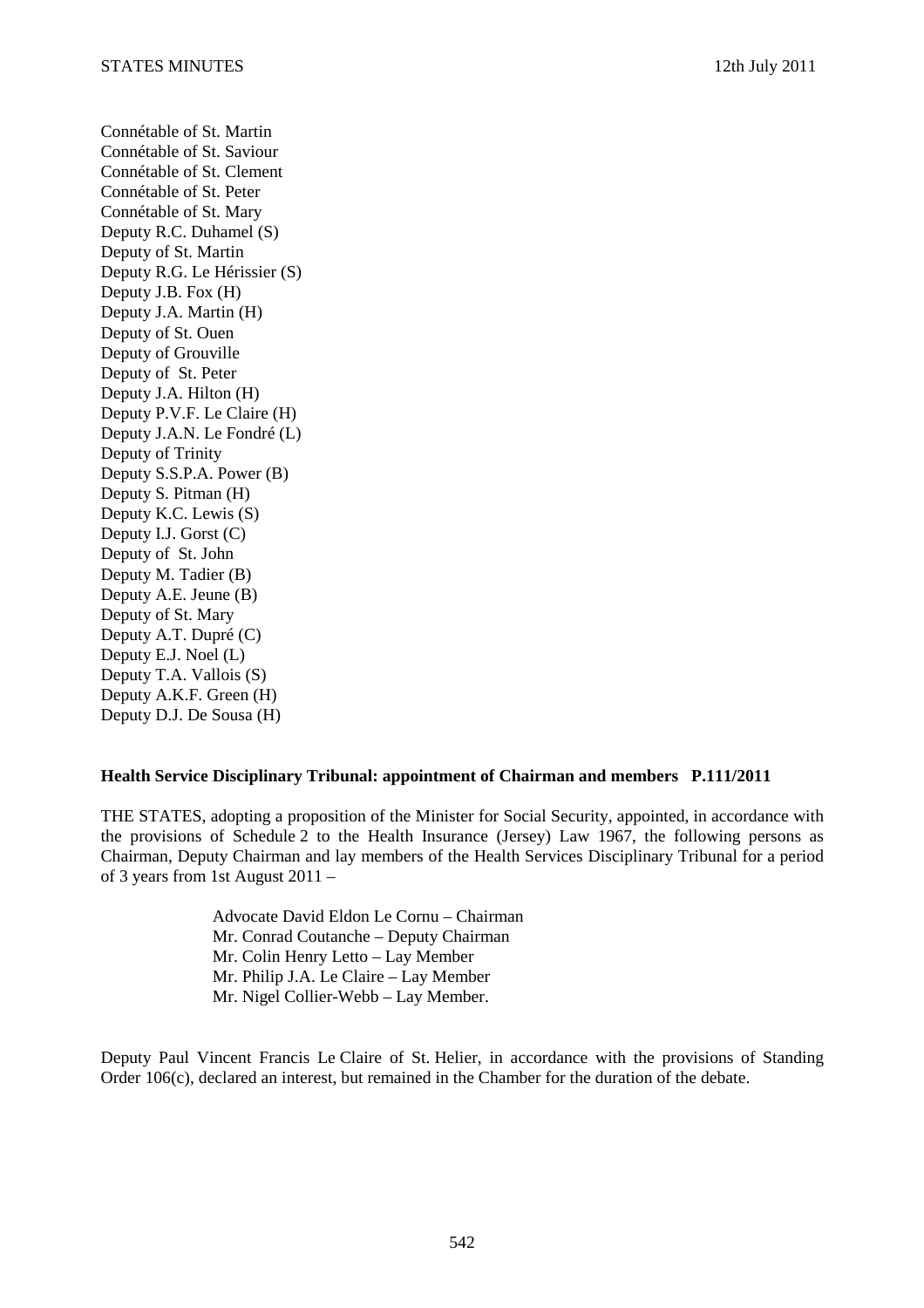#### **Arrangement of business for the present meeting**

THE STATES, adopting a proposition of the Chairman of the Privileges and Procedures Committee, agreed to take the Draft Civil Partnership (Jersey) Law 201- (P.85/2011) as the next item of public business.

Members present voted as follows –

| <b>POUR: 29</b>              | <b>CONTRE: 15</b>           | <b>ABSTAIN: 0</b> |
|------------------------------|-----------------------------|-------------------|
| Senator T.A. Le Sueur        | Senator P.F.C. Ozouf        |                   |
| Senator P.F. Routier         | Senator T.J. Le Main        |                   |
| Senator S.C. Ferguson        | Senator B.E. Shenton        |                   |
| Senator B.I. Le Marquand     | Senator J.L. Perchard       |                   |
| Connétable of St. Ouen       | Senator A. Breckon          |                   |
| Connétable of St. Helier     | Senator F. du H. Le Gresley |                   |
| Connétable of Trinity        | Connétable of St. Brelade   |                   |
| Connétable of Grouville      | Deputy R.C. Duhamel (S)     |                   |
| Connétable of St. Martin     | Deputy P.V.F. Le Claire (H) |                   |
| Connétable of St. Saviour    | Deputy J.A.N. Le Fondré (L) |                   |
| Connétable of St. Clement    | Deputy of St. John          |                   |
| Connétable of St. Peter      | Deputy M. Tadier (B)        |                   |
| Connétable of St. Lawrence   | Deputy A.E. Jeune (B)       |                   |
| Connétable of St. Mary       | Deputy of St. Mary          |                   |
| Deputy of St. Martin         | Deputy A.T. Dupré (C)       |                   |
| Deputy R.G. Le Hérissier (S) |                             |                   |
| Deputy J.B. Fox (H)          |                             |                   |
| Deputy J.A. Martin (H)       |                             |                   |
| Deputy G.P. Southern (H)     |                             |                   |
| Deputy of St. Ouen           |                             |                   |
| Deputy J.A. Hilton (H)       |                             |                   |
| Deputy of Trinity            |                             |                   |
| Deputy S.S.P.A. Power (B)    |                             |                   |
| Deputy S. Pitman (H)         |                             |                   |
| Deputy K.C. Lewis (S)        |                             |                   |
| Deputy E.J. Noel (L)         |                             |                   |
| Deputy T.A. Vallois (S)      |                             |                   |
| Deputy A.K.F. Green (H)      |                             |                   |

### **Draft Civil Partnership (Jersey) Law 201- P.85/2011**

THE STATES commenced consideration of the Draft Civil Partnership (Jersey) Law 201- and adopted the principles.

THE STATES, having been informed that the relevant scrutiny panel had indicated that it did not wish to scrutinise the draft legislation, adopted Articles 1 to 26 and Schedules 1 to 3.

THE STATES adopted Articles 27 to 67.

Deputy D.J. De Sousa (H)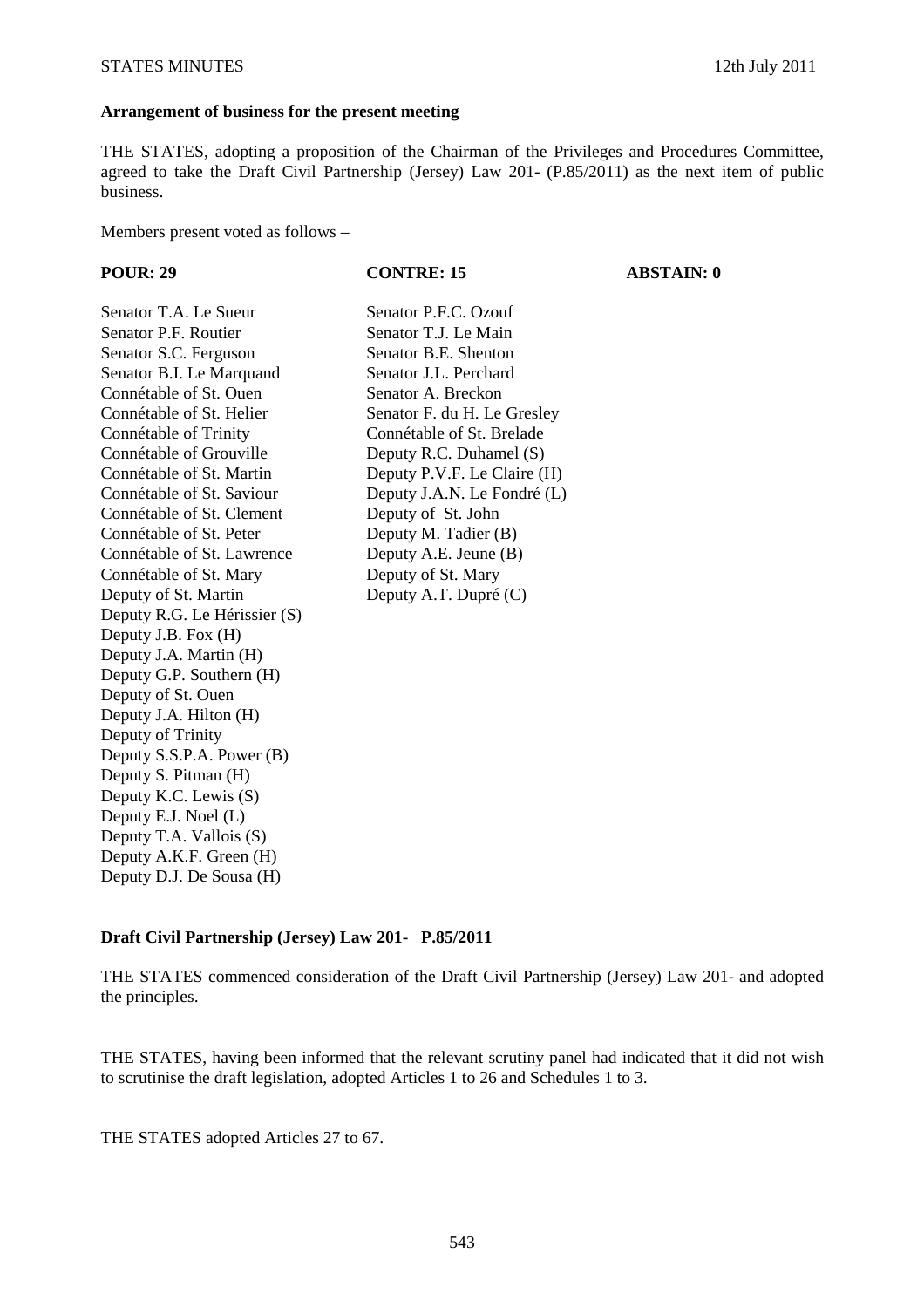Members present voted as follows –

| <b>POUR: 31</b>              | <b>CONTRE: 0</b> | <b>ABSTAIN: 0</b> |
|------------------------------|------------------|-------------------|
| Senator T.A. Le Sueur        |                  |                   |
| Senator P.F. Routier         |                  |                   |
| Senator B.E. Shenton         |                  |                   |
| Senator J.L. Perchard        |                  |                   |
| Senator A. Breckon           |                  |                   |
| Senator F. du H. Le Gresley  |                  |                   |
| Connétable of Trinity        |                  |                   |
| Connétable of Grouville      |                  |                   |
| Connétable of St. Martin     |                  |                   |
| Connétable of St. Clement    |                  |                   |
| Connétable of St. Lawrence   |                  |                   |
| Connétable of St. Mary       |                  |                   |
| Deputy R.C. Duhamel (S)      |                  |                   |
| Deputy of St. Martin         |                  |                   |
| Deputy R.G. Le Hérissier (S) |                  |                   |
| Deputy J.B. Fox (H)          |                  |                   |
| Deputy J.A. Martin (H)       |                  |                   |
| Deputy of St. Ouen           |                  |                   |
| Deputy of Grouville          |                  |                   |
| Deputy P.V.F. Le Claire (H)  |                  |                   |
| Deputy of Trinity            |                  |                   |
| Deputy S.S.P.A. Power (B)    |                  |                   |
| Deputy S. Pitman (H)         |                  |                   |
| Deputy K.C. Lewis (S)        |                  |                   |
| Deputy I.J. Gorst (C)        |                  |                   |
| Deputy M. Tadier (B)         |                  |                   |
| Deputy A.E. Jeune (B)        |                  |                   |
| Deputy A.T. Dupré (C)        |                  |                   |
| Deputy T.A. Vallois (S)      |                  |                   |
| Deputy A.K.F. Green (H)      |                  |                   |
| Deputy D.J. De Sousa (H)     |                  |                   |

THE STATES adopted Articles 68 to 70.

THE STATES commenced consideration of Article 71 and, adopting an amendment of the Education and Home Affairs Scrutiny Panel, agreed that for Article 71 there should be substituted the following –

### "**71 Power to make further provision in connection with civil partnerships**

- (1) The States may by Regulations amend this Law so as to permit the solemnization of civil partnerships –
	- (a) in any building used as a place of worship by an established and recognized religion or church;
	- (b) by persons authorized to solemnize civil partnerships in any such building.
- (2) Regulations made under paragraph (1) may include provisions concerning –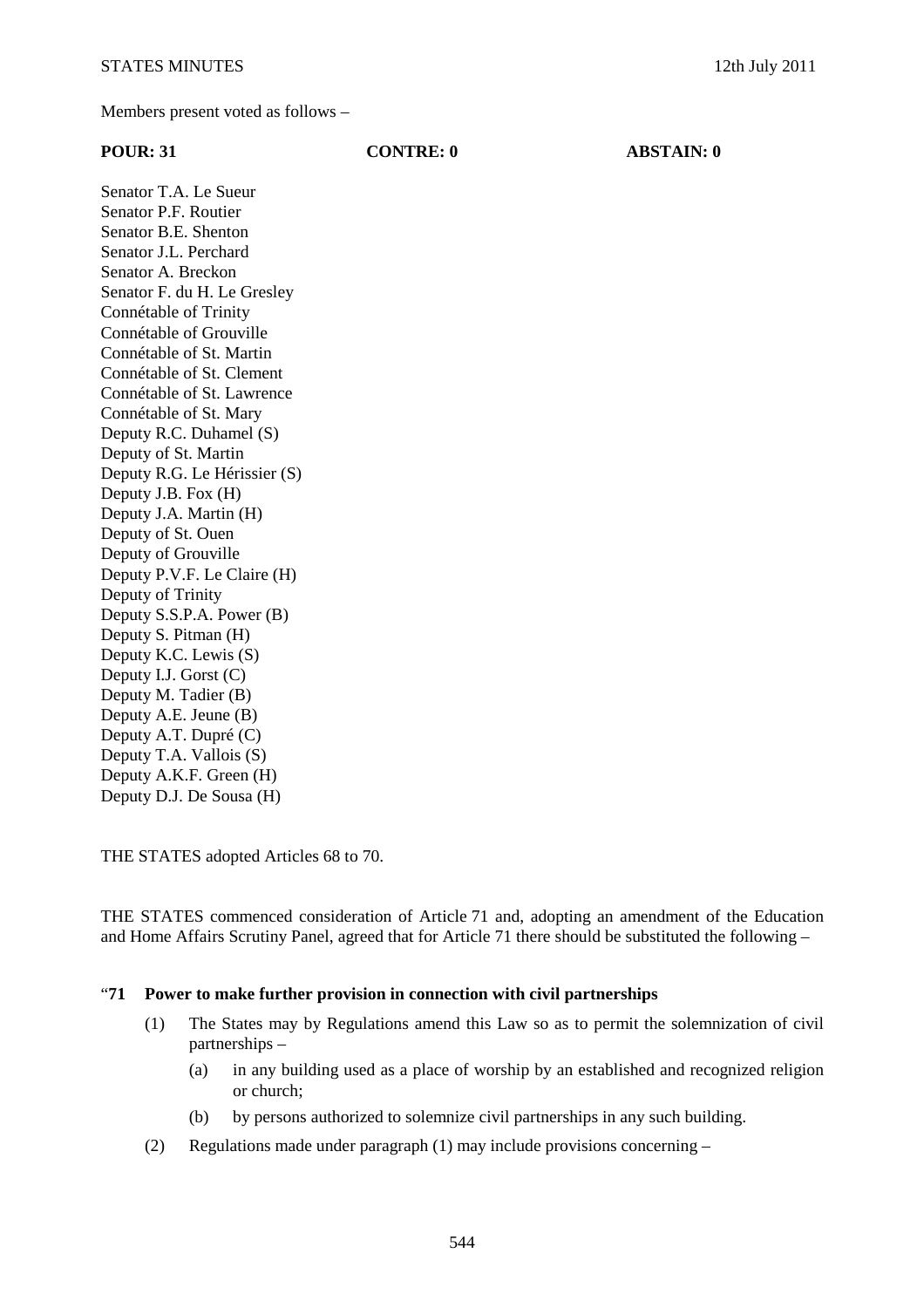- (a) the registration of a building, or a part of a building, permitted to be used for the solemnization of a civil partnership pursuant to this Law, as amended by paragraph (1);
- (b) the payment of such fees to the Superintendent Registrar in respect of any application, notice or certificate issued for the registration of such a building, or the attendance of any person at that building, as may be prescribed by Order;
- (c) the authorization of a person or persons to solemnize or register civil partnerships in such a building;
- (d) the duties required to be performed by an authorized person in connection with the solemnization of civil partnerships; and
- (e) any other provision the States consider appropriate for the purposes of paragraph (1).
- (3) The States may by Regulations make such amendments to any enactment, including any provision of Schedule 4 that is not in force, as appear to the States to be expedient –
	- (a) for the general purposes, or any particular purpose, of this Law;
	- (b) in consequence of any provision made by or under this Law; or
	- (c) for giving full effect to this Law or any provision of it.".

Members present voted as follows –

## **POUR: 30 CONTRE: 6 ABSTAIN: 0**

Senator T.A. Le Sueur Deputy of St. Ouen Senator P.F. Routier Deputy J.A. Hilton (H) Senator B.E. Shenton Deputy of Trinity Senator J.L. Perchard Deputy I.J. Gorst (C) Senator A. Breckon Deputy A.E. Jeune (B) Senator F. du H. Le Gresley Deputy A.T. Dupré (C) Connétable of St. Ouen Connétable of St. Helier Connétable of Trinity Connétable of St. Brelade Connétable of St. Martin Connétable of St. Saviour Connétable of St. Clement Connétable of St. Lawrence Connétable of St. Mary Deputy R.C. Duhamel (S) Deputy of St. Martin Deputy R.G. Le Hérissier (S) Deputy J.B. Fox (H) Deputy J.A. Martin (H) Deputy of Grouville Deputy P.V.F. Le Claire (H) Deputy S.S.P.A. Power (B) Deputy S. Pitman (H) Deputy K.C. Lewis (S) Deputy M. Tadier (B) Deputy of St. Mary Deputy T.A. Vallois (S) Deputy A.K.F. Green (H) Deputy D.J. De Sousa (H)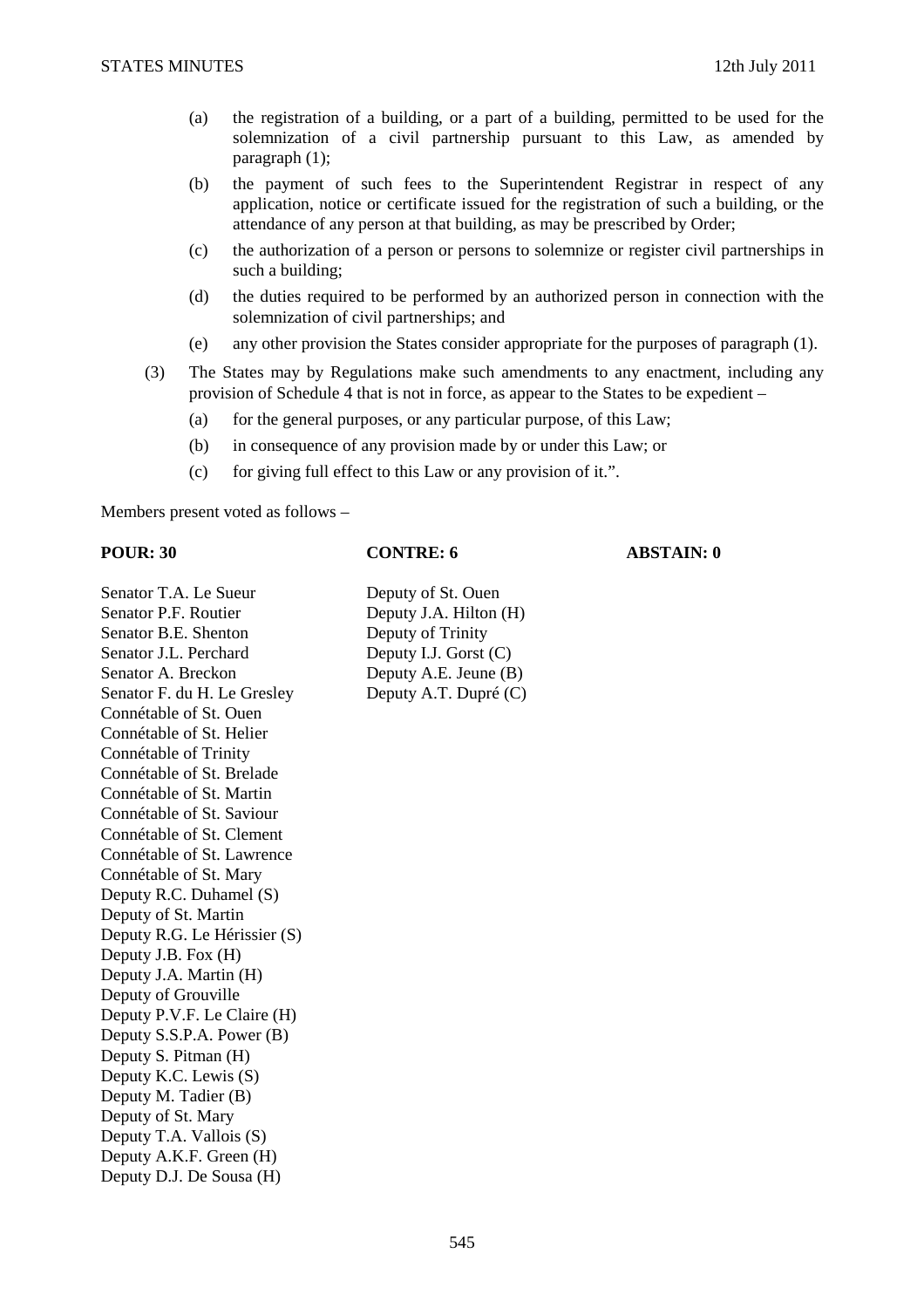THE STATES adopted Articles 71 (as amended by substitution) and Articles 72 and 73.

THE STATES, subject to the sanction of Her Most Excellent Majesty in Council, adopted a Law entitled the Civil Partnership (Jersey) Law 201-.

Members present voted as follows –

# **POUR: 33 CONTRE: 0 ABSTAIN: 3**

Senator P.F. Routier **Deputy A.E. Jeune (B)** Deputy A.E. Jeune (B) Senator B.E. Shenton Deputy A.T. Dupré (C) Senator J.L. Perchard Senator A. Breckon Senator F. du H. Le Gresley Connétable of St. Ouen Connétable of St. Helier Connétable of Trinity Connétable of Grouville Connétable of St. Brelade Connétable of St. Saviour Connétable of St. Clement Connétable of St. Lawrence Connétable of St. Mary Deputy R.C. Duhamel (S) Deputy of St. Martin Deputy R.G. Le Hérissier (S) Deputy J.B. Fox (H) Deputy J.A. Martin (H) Deputy G.P. Southern (H) Deputy of Grouville Deputy J.A. Hilton (H) Deputy P.V.F. Le Claire (H) Deputy S.S.P.A. Power (B) Deputy S. Pitman (H) Deputy K.C. Lewis (S) Deputy M. Tadier (B) Deputy of St. Mary Deputy E.J. Noel (L) Deputy T.A. Vallois (S) Deputy A.K.F. Green (H) Deputy D.J. De Sousa (H)

Senator T.A. Le Sueur Deputy I.J. Gorst (C)

### **Changes in Presidency**

Mr. Michael Nelson de la Haye, Greffier of the States, retired from the Chamber during consideration of the amendment of the Education and Home Affairs Scrutiny Panel to Article 71 of the Draft Civil Partnership (Jersey) Law 201- (P.85/2011) and the meeting continued under the presidency of the Deputy Bailiff.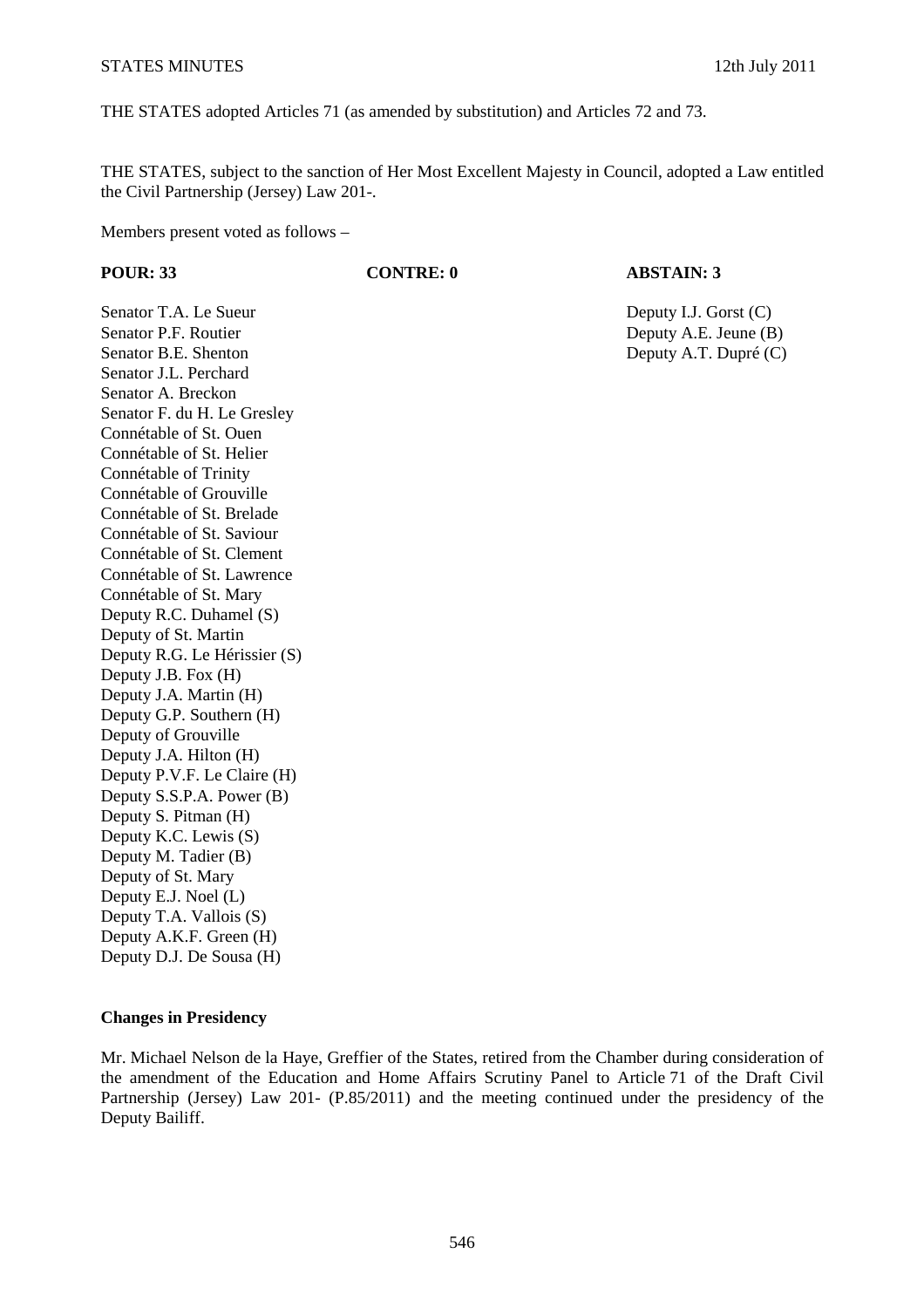### **Debt Collection Agencies: establishment of a Working Party P.102/2011**

THE STATES, adopting a proposition of Deputy Montfort Tadier of St. Brelade, requested the Minister for Economic Development –

- (a) to establish a Working Party to examine the current operation of debt collection agencies in Jersey and to consider the creation of a code of practice for such agencies to ensure that they operated according to best practice;
- (b) to appoint at least 2 States members as members of the Working Party and to take the necessary steps to appoint other members with relevant skills and experience, including representatives of the debt collection industry and representatives of groups representing the interests of consumers;
- (c) to present the report of the Working Party to the States once the Working Party had concluded its work.

Members present voted as follows –

### **POUR: 37 CONTRE: 0 ABSTAIN: 0**

Senator B.E. Shenton Senator A. Breckon Senator S.C. Ferguson Senator F. du H. Le Gresley Connétable of St. Ouen Connétable of Trinity Connétable of Grouville Connétable of St. Brelade Connétable of St. Martin Connétable of St. Saviour Connétable of St. Clement Connétable of St. Lawrence Connétable of St. Mary Deputy R.C. Duhamel (S) Deputy of St. Martin Deputy R.G. Le Hérissier (S) Deputy J.B. Fox (H) Deputy J.A. Martin (H) Deputy G.P. Southern (H) Deputy of St. Ouen Deputy of Grouville Deputy of St. Peter Deputy J.A. Hilton (H) Deputy P.V.F. Le Claire (H) Deputy S.S.P.A. Power (B) Deputy S. Pitman (H) Deputy K.C. Lewis (S) Deputy I.J. Gorst (C) Deputy M. Tadier (B) Deputy A.E. Jeune (B) Deputy of St. Mary Deputy T.M. Pitman (H)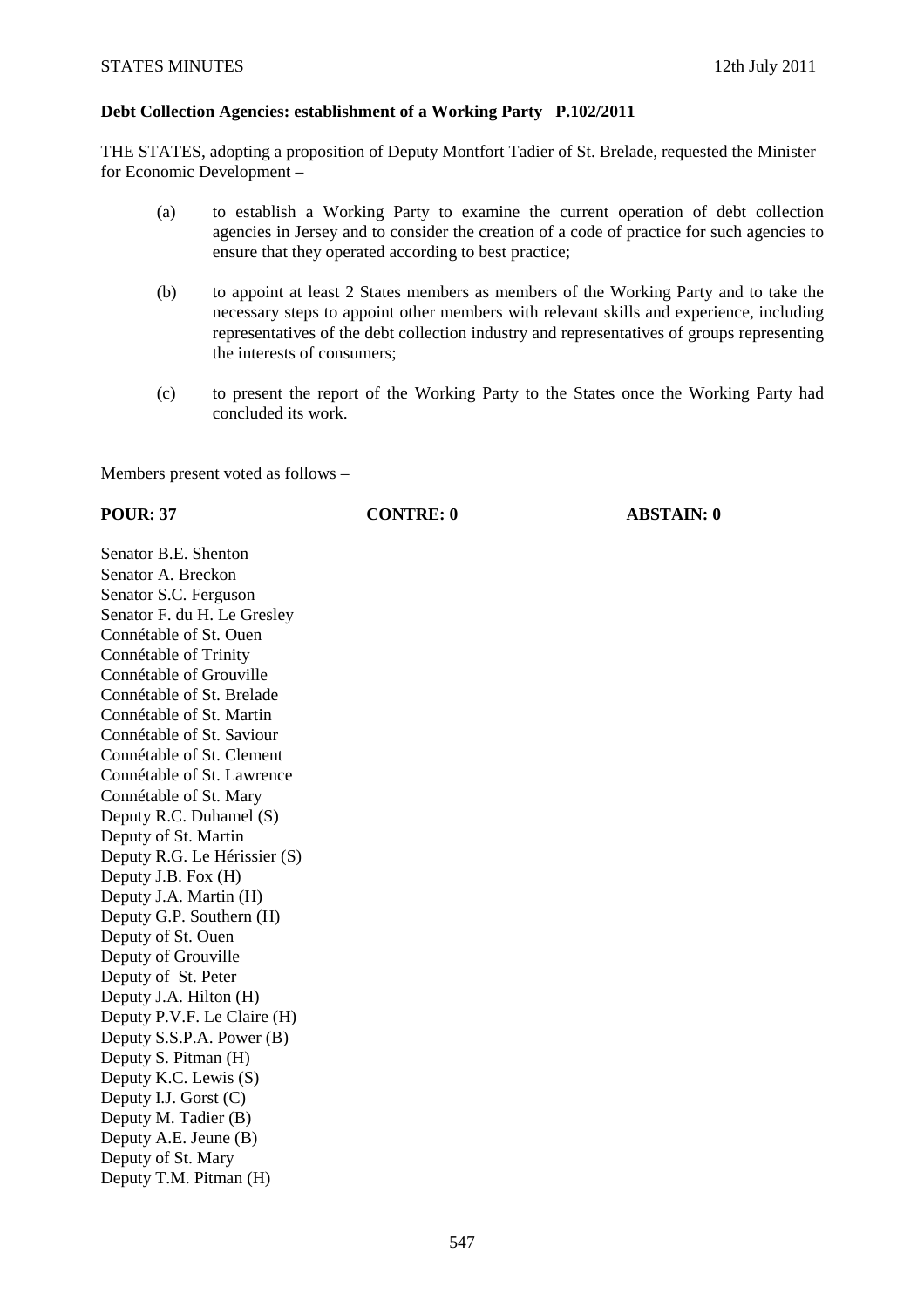Deputy A.T. Dupré (C) Deputy E.J. Noel (L) Deputy T.A. Vallois (S) Deputy A.K.F. Green (H) Deputy D.J. De Sousa (H)

### **Draft Education (Nursery Fees) (Jersey) Regulations 201- P.86/2011**

THE STATES commenced consideration of the Draft Education (Nursery Fees) (Jersey) Regulations 201- and adopted the principles.

Members present voted as follows –

**POUR: 35 CONTRE: 8 ABSTAIN: 0** 

Senator T.A. Le Sueur Senator A. Breckon Senator P.F. Routier Deputy J.A. Martin (H) Senator P.F.C. Ozouf Deputy G.P. Southern (H) Senator J.L. Perchard Deputy P.V.F. Le Claire (H) Senator S.C. Ferguson Deputy K.C. Lewis (S) Senator B.I. Le Marquand Deputy M. Tadier (B) Senator F. du H. Le Gresley Deputy of St. Mary Connétable of St. Ouen Deputy J.M. Maçon (S) Connétable of St. Helier Connétable of Trinity Connétable of Grouville Connétable of St. Brelade Connétable of St. Martin Connétable of St. Saviour Connétable of St. Clement Connétable of St. Lawrence Connétable of St. Mary Deputy R.C. Duhamel (S) Deputy of St. Martin Deputy R.G. Le Hérissier (S) Deputy J.B. Fox (H) Deputy of St. Ouen Deputy of Grouville Deputy of St. Peter Deputy J.A. Hilton (H) Deputy of Trinity Deputy S.S.P.A. Power (B) Deputy S. Pitman (H) Deputy I.J. Gorst (C) Deputy of St. John Deputy A.E. Jeune (B) Deputy A.T. Dupré (C) Deputy T.A. Vallois (S) Deputy A.K.F. Green (H) Deputy D.J. De Sousa (H)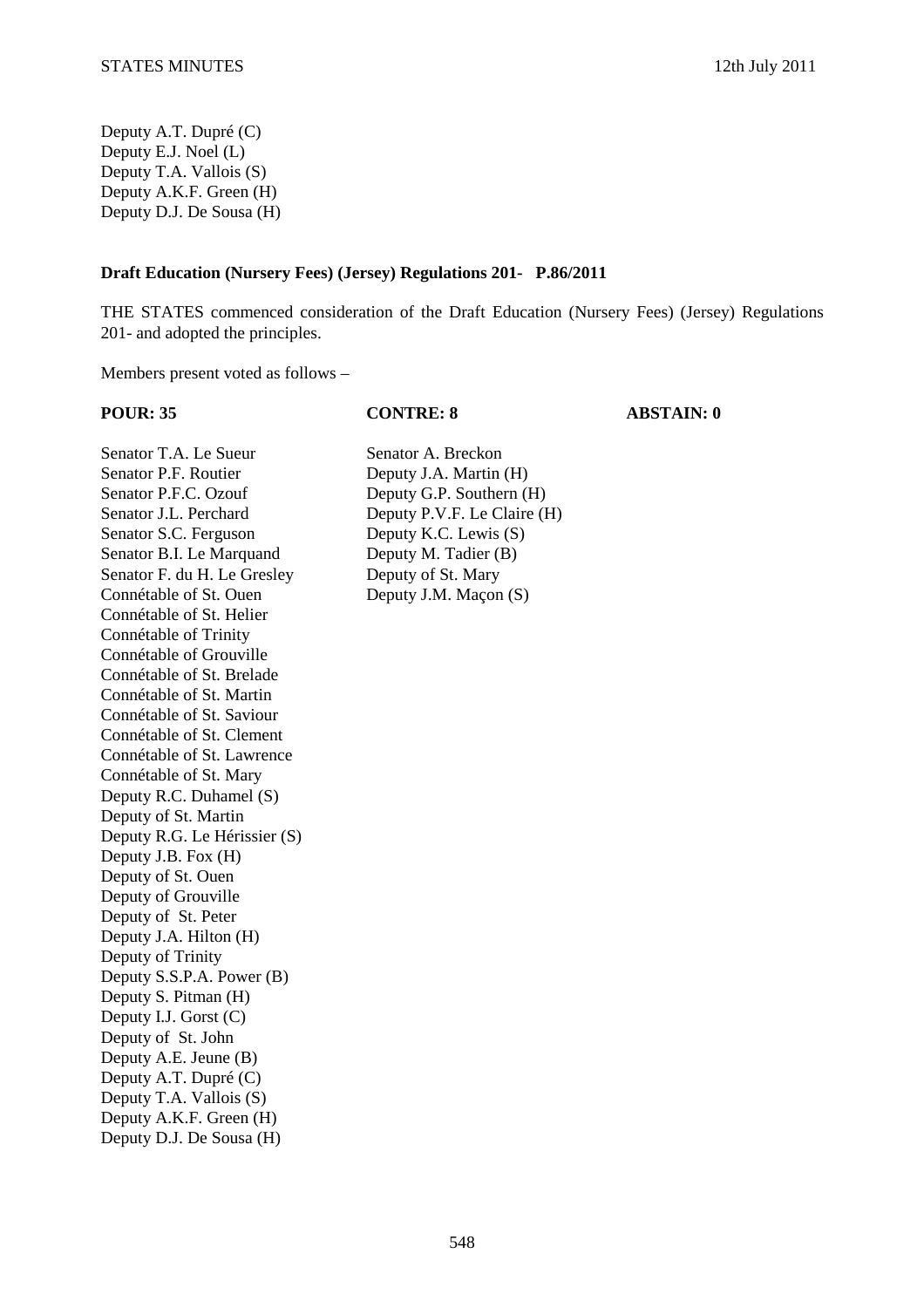THE STATES, having been informed that the relevant scrutiny panel had indicated that it did not wish to scrutinise the draft legislation, adopted Regulations 1 and 2.

Members present voted as follows –

#### **POUR: 32 CONTRE: 8 ABSTAIN: 0**

Senator T.A. Le Sueur Deputy J.A. Martin (H) Senator P.F. Routier Deputy G.P. Southern (H) Senator P.F.C. Ozouf Deputy P.V.F. Le Claire (H) Senator J.L. Perchard Deputy S. Pitman (H) Senator S.C. Ferguson Deputy K.C. Lewis (S) Senator B.I. Le Marquand Deputy M. Tadier (B) Senator F. du H. Le Gresley Deputy T.M. Pitman (H) Connétable of St. Ouen Deputy J.M. Maçon (S) Connétable of St. Helier Connétable of Trinity Connétable of Grouville Connétable of St. Brelade Connétable of St. Martin Connétable of St. Saviour Connétable of St. Clement Connétable of St. Lawrence Connétable of St. Mary Deputy R.C. Duhamel (S) Deputy of St. Martin Deputy R.G. Le Hérissier (S) Deputy of St. Ouen Deputy of St. Peter Deputy J.A. Hilton (H) Deputy of Trinity Deputy S.S.P.A. Power (B) Deputy I.J. Gorst (C) Deputy A.E. Jeune (B) Deputy of St. Mary Deputy A.T. Dupré (C) Deputy T.A. Vallois (S) Deputy A.K.F. Green (H) Deputy D.J. De Sousa (H)

THE STATES, in pursuance of Article 9 of the Education (Jersey) Law 1999, made Regulations entitled the Education (Nursery Fees) (Jersey) Regulations 2011.

Members present voted as follows –

#### **POUR: 34 CONTRE: 8 ABSTAIN: 0**

Senator T.A. Le Sueur Deputy J.A. Martin (H)<br>Senator P.F. Routier Deputy G.P. Southern (I) Deputy G.P. Southern (H) Senator P.F.C. Ozouf Deputy P.V.F. Le Claire (H) Senator J.L. Perchard Deputy S. Pitman (H) Senator S.C. Ferguson Deputy K.C. Lewis (S) Senator B.I. Le Marquand Deputy M. Tadier (B)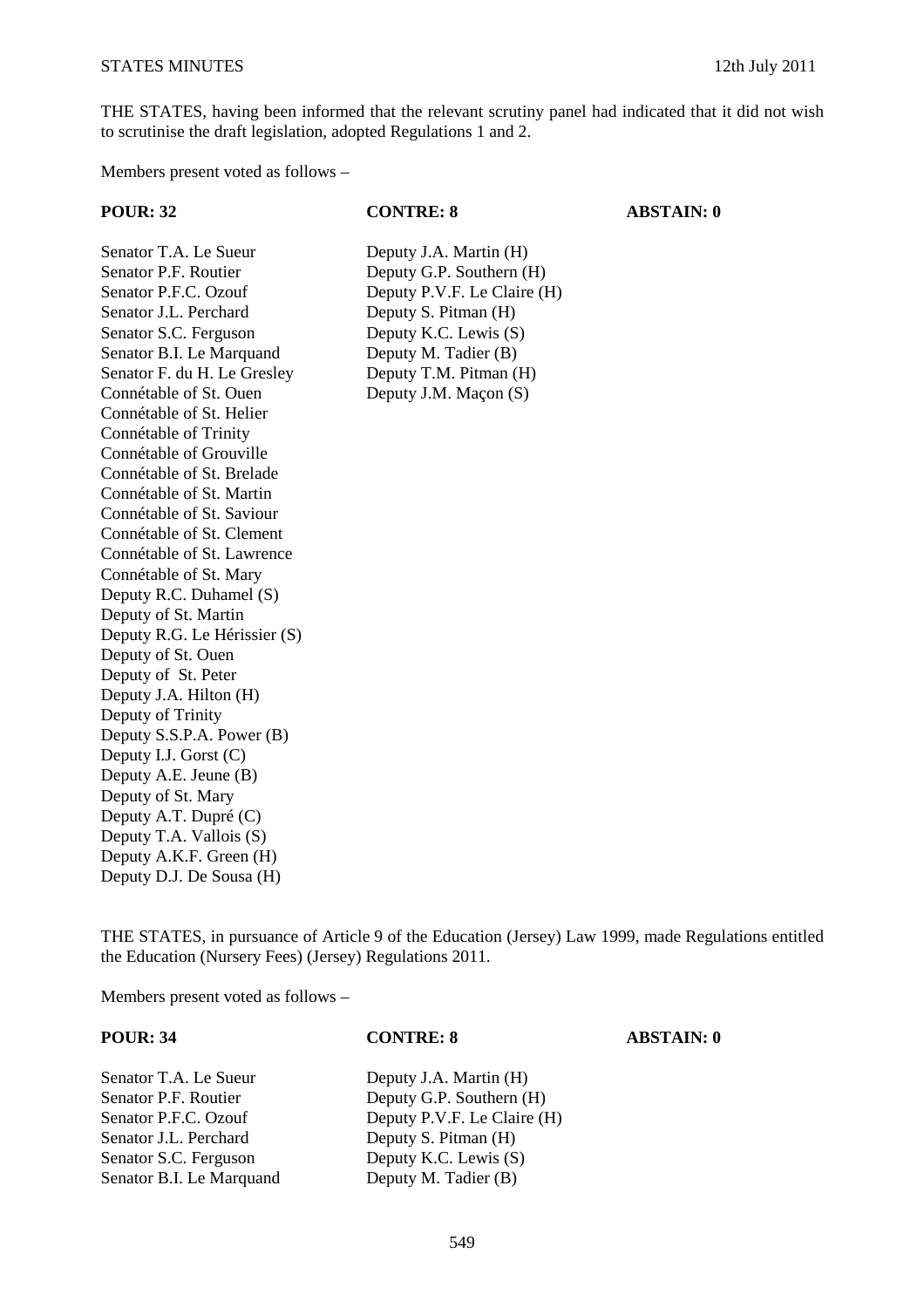Senator F. du H. Le Gresley Deputy T.M. Pitman (H) Connétable of St. Ouen Deputy J.M. Macon (S) Connétable of St. Helier Connétable of Trinity Connétable of Grouville Connétable of St. Brelade Connétable of St. Martin Connétable of St. Saviour Connétable of St. Clement Connétable of St. Lawrence Connétable of St. Mary Deputy R.C. Duhamel (S) Deputy of St. Martin Deputy R.G. Le Hérissier (S) Deputy of St. Ouen Deputy of St. Peter Deputy J.A. Hilton (H) Deputy of Trinity Deputy S.S.P.A. Power (B) Deputy I.J. Gorst (C) Deputy of St. John Deputy A.E. Jeune (B) Deputy of St. Mary Deputy A.T. Dupré (C) Deputy E.J. Noel (L) Deputy T.A. Vallois (S) Deputy A.K.F. Green (H) Deputy D.J. De Sousa (H)

# **Uplifts in land values: Land Development Tax or equivalent mechanism(s) P.90/2011**

THE STATES commenced consideration of a proposition of the Deputy of St. Mary –

- (a) to bring forward for approval, as part of the draft Budget 2012, proposals for a land development tax or an equivalent charging mechanism or mechanisms of any kind to raise revenue for the States from any significant uplift in the value of land when it was rezoned and/or when planning permission was granted;
- (b) to agree that it was the wish of the Assembly that the proposals in paragraph (a) should also be designed to have the effect of capturing uplifts in the value of land arising between the date of this debate and the coming into force of the necessary legislation as part of the Budget 2012 and to request the Minister for Treasury and Resources, having sought appropriate advice, to take the necessary steps to achieve this objective if possible.

THE STATES, adopting a proposition of Senator Philip Francis Cyril Ozouf, agreed, in accordance with Standing Order 85, that the Assembly should move to the consideration of the next item on the Order Paper.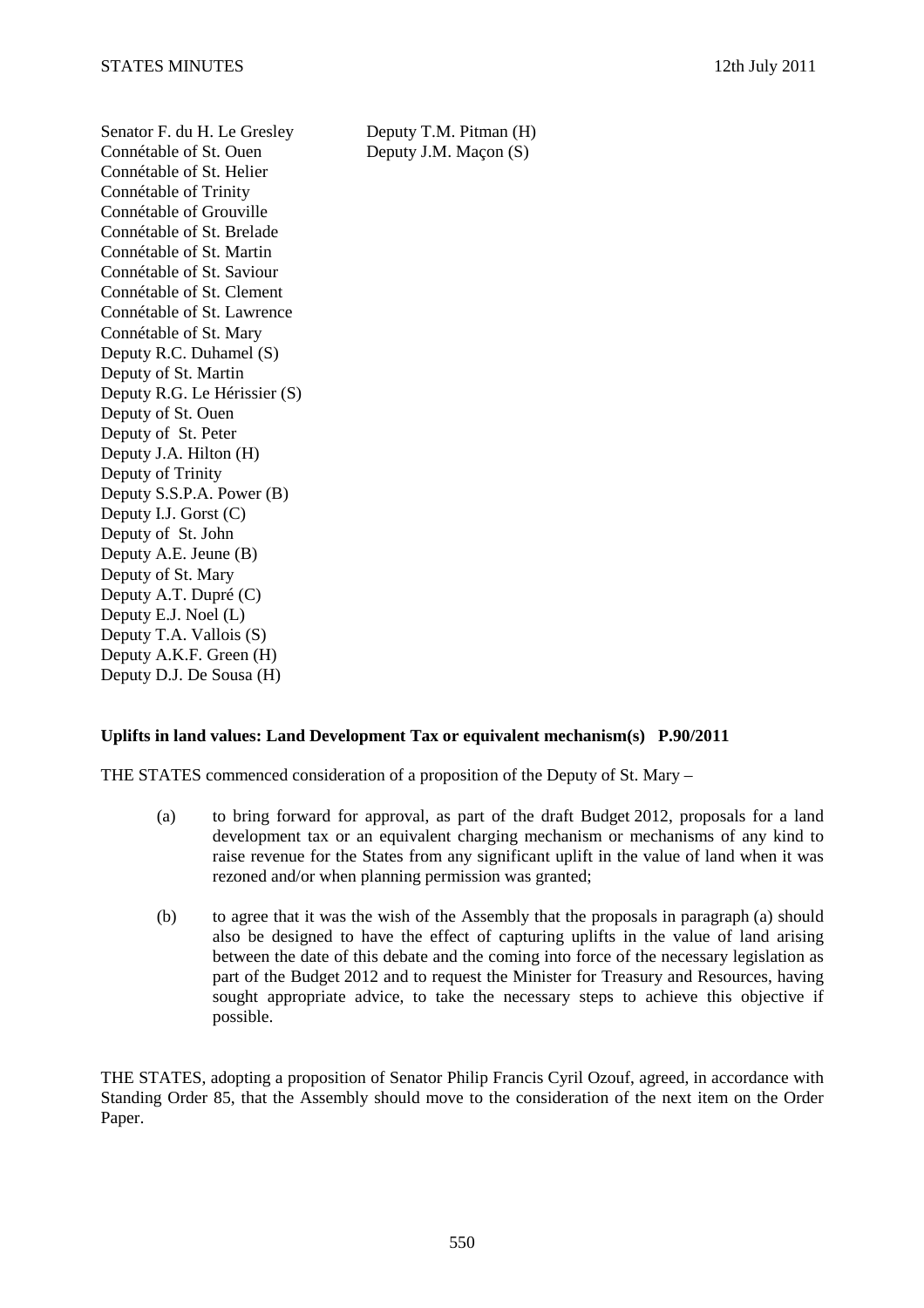Senator T.A. Le Sueur Senator F. du H. Le Gresley Senator P.F. Routier Connétable of St. Clement Senator J.L. Perchard Deputy J.A. Martin (H) Senator S.C. Ferguson Deputy of St. Ouen Connétable of St. Helier Deputy S. Pitman (H) Connétable of Trinity Deputy M. Tadier (B) Connétable of Grouville Deputy of St. Mary Connétable of St. Brelade Deputy T.M. Pitman (H) Connétable of St. Martin Connétable of St. Saviour Connétable of St. Lawrence Connétable of St. Mary Deputy R.C. Duhamel (S) Deputy of St. Martin Deputy J.B. Fox (H) Deputy J.A. Hilton (H) Deputy of Trinity Deputy S.S.P.A. Power (B) Deputy K.C. Lewis (S) Deputy I.J. Gorst (C) Deputy of St. John Deputy A.E. Jeune (B) Deputy A.T. Dupré (C) Deputy E.J. Noel (L) Deputy T.A. Vallois (S) Deputy A.K.F. Green (H) Deputy J.M. Maçon (S)

#### **POUR: 29 CONTRE: 10 ABSTAIN: 0**

Senator P.F.C. Ozouf Deputy R.G. Le Hérissier (S) Senator B.I. Le Marquand Deputy P.V.F. Le Claire (H)

The Deputy of St. John, in accordance with the provisions of Standing Order 106(b), declared an interest not being of a direct financial nature.

#### **Council of Ministers' meetings: public access P.103/2011**

THE STATES rejected a proposition of Deputy Montfort Tadier of St. Brelade to request the Council of Ministers to hold its meetings in public, except when the Council was discussing any matter which, by virtue of any enactment or code, it was entitled to discuss in private.

Members present voted as follows –

| <b>POUR: 13</b>             | <b>CONTRE: 28</b>     | <b>ABSTAIN: 1</b>  |
|-----------------------------|-----------------------|--------------------|
| Senator A. Breckon          | Senator T.A. Le Sueur | Deputy of St. Mary |
| Senator F. du H. Le Gresley | Senator P.F. Routier  |                    |
| Connétable of St. Helier    | Senator P.F.C. Ozouf  |                    |
| Deputy R.C. Duhamel $(S)$   | Senator J.L. Perchard |                    |
| Deputy of St. Martin        | Senator S.C. Ferguson |                    |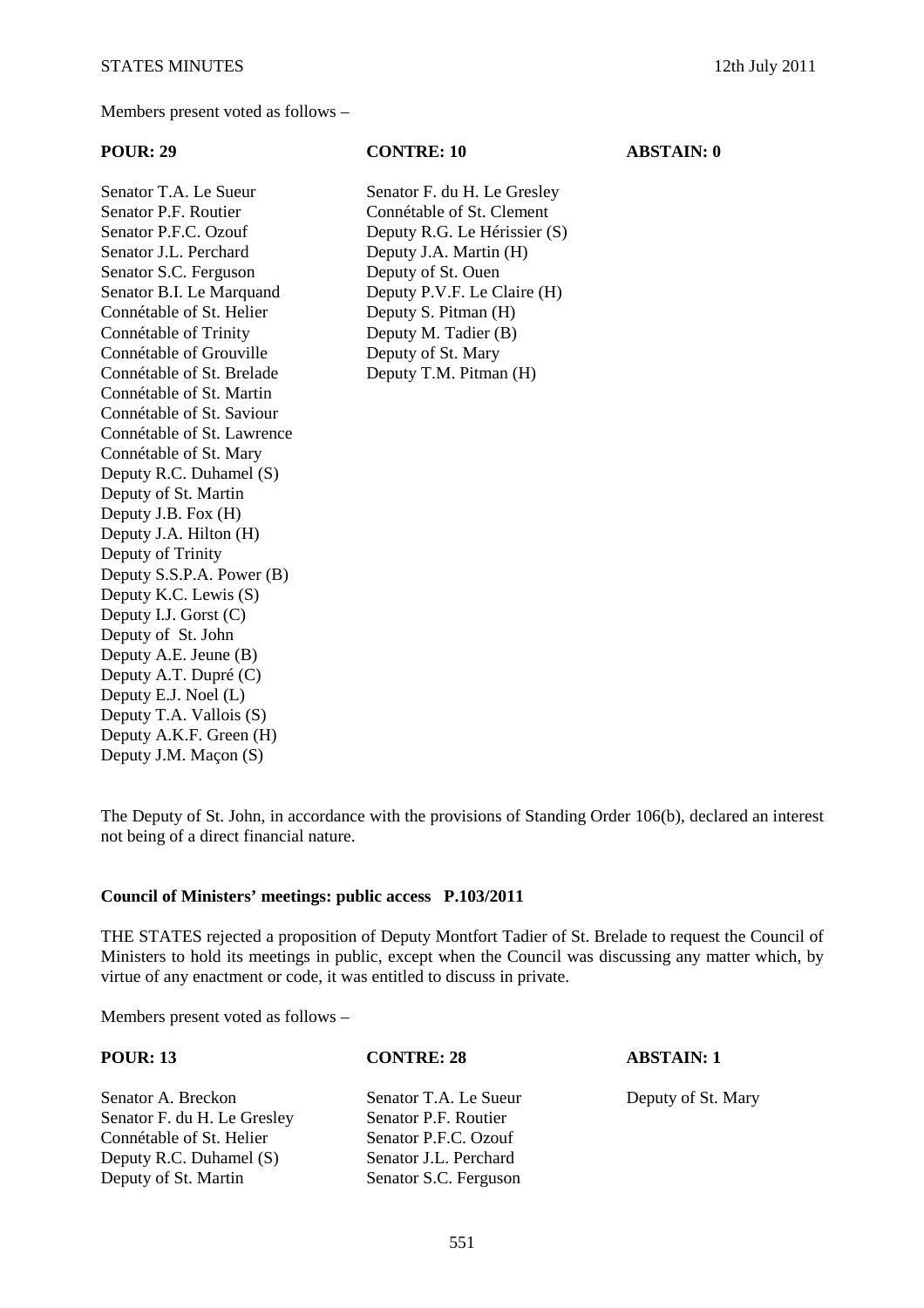Deputy R.G. Le Hérissier (S) Senator B.I. Le Marquand Deputy J.A. Martin (H) Connétable of St. Ouen Deputy G.P. Southern (H) Connétable of Trinity Deputy P.V.F. Le Claire (H) Connétable of Grouville Deputy S. Pitman (H) Connétable of St. Brelade Deputy M. Tadier (B) Connétable of St. Saviour Deputy T.M. Pitman (H) Connétable of St. Clement

Deputy D.J. De Sousa (H) Connétable of St. Peter Connétable of St. Lawrence Connétable of St. Mary Deputy J.B. Fox (H) Deputy of St. Ouen Deputy J.A. Hilton (H) Deputy of Trinity Deputy S.S.P.A. Power (B) Deputy K.C. Lewis (S) Deputy I.J. Gorst (C) Deputy of St. John Deputy A.E. Jeune (B) Deputy A.T. Dupré (C) Deputy E.J. Noel (L) Deputy A.K.F. Green (H) Deputy J.M. Maçon (S)

### **Changes in Presidency**

The Deputy Bailiff retired from the Chamber during consideration of the proposition of Deputy Montfort Tadier of St. Brelade entitled 'Council of Ministers' meetings: public access' (P.103/2011) and the meeting continued under the presidency of Mr. Michael Nelson de la Haye, Greffier of the States.

### **Migration and Population Policy: Review P.104/2011**

THE STATES commenced consideration of a proposition of the Deputy of St. Mary –

- (a) to suspend the present policy of net inward migration of 150 households each year until a debate had taken place on the future migration and population policy and in the meantime to aim for zero population growth;
- (b) to request the Council of Ministers to commission an independent review into why the population policy of the last Strategic Plan 2006 – 2010 was not adhered to, how the mechanisms for controlling the population failed, and the implications of that failure to comply with the decision of the States, and to report the findings to the States;
- (c) to request the Council of Ministers to lodge its three-yearly revision of the policy on population as stipulated in the current Strategic Plan, for States' debate in 2012.